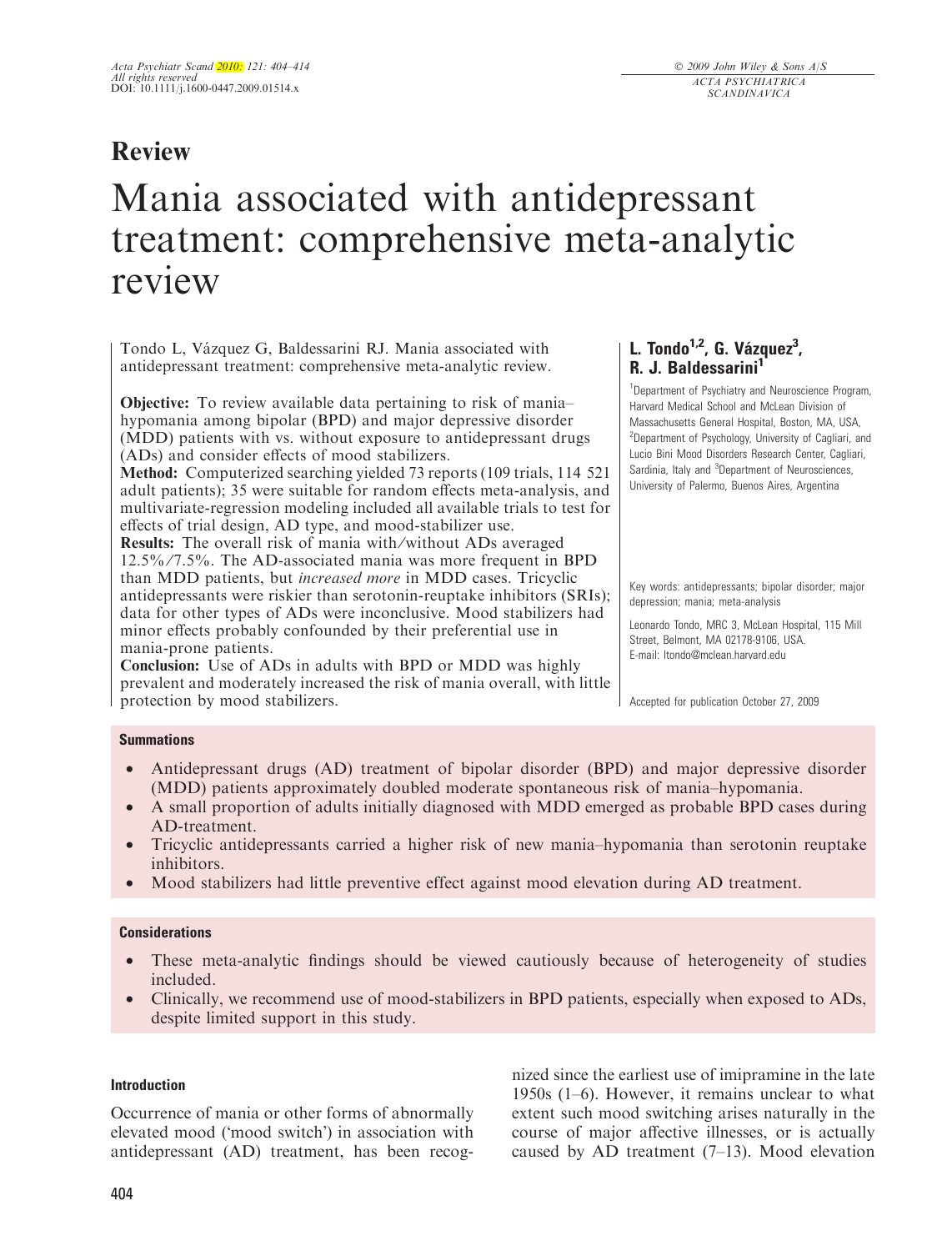associated with AD treatment might indicate: efficacy of the treatment, an adverse pharmacological effect, misdiagnosis of previously unrecognized bipolar disorder (BPD), or actual conversion from major depressive disorder (MDD) to BPD. It is also likely that ADs increase occurrence of abnormally elevated mood in some vulnerable patients, regardless of clinical diagnosis (14–17). The importance of this topic includes not only inconsistencies and gaps in previous research, continued uncertainty about the scientific and clinical significance of manic reactions during AD treatment, and their legal implications if harm results, but also the paucity of comprehensive and quantitative analyses of available data, with comparisons of MDD and BPD patients, or assessment of effects of simultaneously administered mood stabilizers (18, 19).

A widely held assumption is that mood elevation during AD treatment indicates the presence of BPD, which sometimes is first recognized during such treatment, particularly in young depressed patients (20, 21). Risk factors for mood switching (as well as diagnostic confusion) during exposure to an AD may include the presence of previous mixed manic-depressive states, especially agitation during a treated depressive episode (21–23), as well as relatively early age-at-onset (20, 24), and a cyclothymic (25) or hyperthymic temperament (26). All ADs have been associated with mania, although they may vary by type, dose, and latency to occurrence (10, 27–30).

# Aims of the study

To address the several remaining questions about effects of antidepressant drugs (ADs) on risk of new psychopathological excited states, we comprehensively reviewed all available controlled and open trials since the dawn of the AD era in the late 1950s, pertaining to the topic or involving mania as a planned or incidental finding, considering all reported AD drugs and major mood disorders, as well as effects of co-administering putative moodstabilizing agents.

# Material and methods

We considered all reports of original data on AD treatment of BPD or MDD, and occurrence of new episodes of mania, mixed-states, or hypomania (here, all termed 'mania'). Potential studies were identified by searching computed literature  $(PubMed^@)$  database, using 'mania,' or 'hypomania,' and 'antidepressant' as search terms) through December 2008, supplemented with references cited in publications identified by searching. To obtain as complete a survey as possible, we considered blinded, randomized, controlled trials (RCTs) as well as unblinded and only partially controlled clinical cohort trials to obtain rates of mania in both AD-treated and AD-untreated or placebo-treated patients, in the same trials. For meta-analysis, we included only non-duplicative data from studies with  $\geq 2$  arms in which at least eight treated and untreated patients were compared. Data were verified directly with authors when not clear from publications (31, 32). Since case–control and case report studies preclude estimates of actual rates of mania (events/persons-at-risk), they were not included. We also excluded studies reporting only on episodes or rates of mania, rather than persons who became manic among those at-risk. New episodes of mania were expressed as the proportion  $(\frac{0}{0})$  of patients becoming manic during observation, or as rates (% of patients ⁄ month). Given the rarity of reporting precise exposure times per person, we relied on nominal average treatment exposures (months) reported for each study treatment arm, or on conservative estimates based on information reported; average exposure was  $\leq 24$  months in all trials.

We rated *study quality* by giving one point each for: i) blinded RCT design with parallel groups; ii)  $\geq 50$  subjects/arm; and iii) follow-up observation for  $2-24$  months (maximum score = 3.0). For meta-analysis of studies having a study arm with no mood-elevation episodes, we used a common continuity-adjustment method (adding 0.5% to paired samples with and without AD exposure) in computations of pooled rate ratios (RR), and also estimated pooled risk difference [RD, which tolerates zero values in one study arm and is used to estimate numbers needed to harm  $(NNH = 1/RD)$ ; all pooled RR or NNH values are reported with their 95% confidence intervals (CI) (33). Studies with no mood switches, with and without AD, were excluded from meta-analysis as uninformative. We also examined the potential influence of unusually large studies on pooled RRs by serially excluding them singly from meta-analyses (influence or sensitivity analysis).

In separate meta-analyses, we also compared studies: i) involving MDD vs. BPD patients [unspecified forms of major affective disorder (MAD) were excluded]; ii) using RCT vs. open designs; iii) with old [tricyclic ADs (TCAs) or monoamine oxidase inhibitors (MAOIs)] vs. modern ADs [mostly serotonin reuptake inhibitors (SRIs); occasionally serotonin–norepinephrine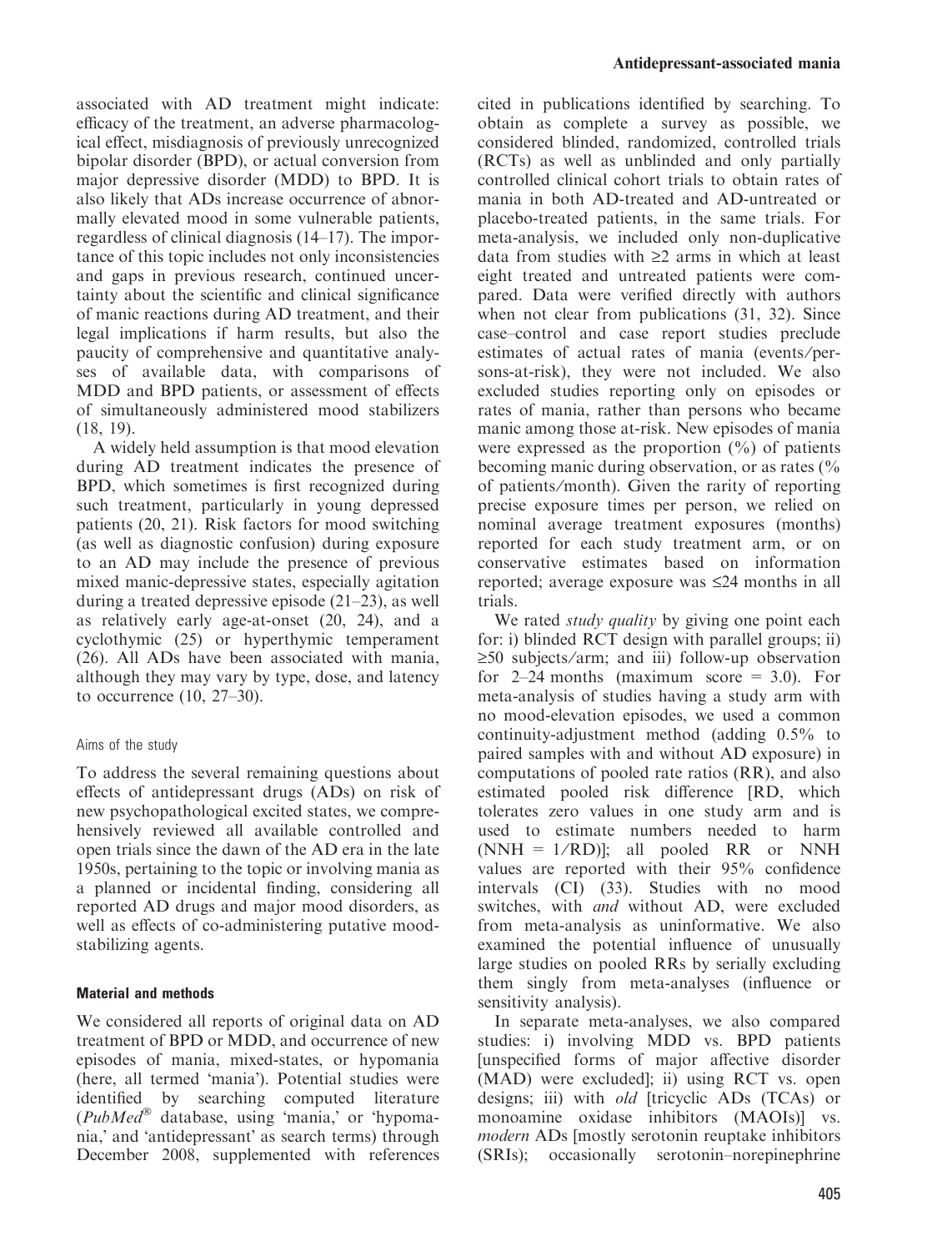reuptake inhibitors (SNRIs) or the atypical agent bupropion]; and iv) with vs. without concomitant use of mood stabilizers (lithium, certain anticonvulsants, or unspecified agents, with too few studies of antipsychotic agents with putative mood-stabilizing effects), including studies with at least some patients treated with a mood stabilizer.

There was insufficient information to allow separate analyses of types I vs. II BPD patients or of specific types of mood elevation (mania, hypomania, mixed-state). In addition, we considered whether pooled RR values were altered by covariates specified below, including use of metaregression analysis that considered: publication year, months of treatment exposure, and quality rating. We also carried out multivariate linear regression analyses, with the proportion of patients becoming manic in each study as the outcome variable, and independent variables including: diagnosis (BPD vs. MDD) study design (RCT vs. cohort-comparison studies), use of a mood stabilizer, type of AD, quality rating, duration of follow-up, current age, and year of publication. Timing of mania (months from onset of AD exposure) was not stated in most studies, obviating use of survival analysis.

Statistical analyses used commercial microcomputer programs ( $STATA 8.0^{\circledR}$ ; Stata Corporation, College Station, TX, USA:  $STATIVEW-5^{\circ\circ}$ ; SAS Institute, Cary, NC, USA). Means are shown with standard deviation (SD), and other computed values are shown with 95% CI. Comparisons with two-tailed  $P > 0.05$ , at stated degrees of freedom (df), were considered not significant.

# **Results**

#### Studies and population sample

We identified 73 studies [39 (53.4%) RCTs and 34 or 46.6% open trials] with data pertaining to new episodes of hypomania or mania during 109 treatments with ADs (1–6, 14, 16, 18, 20, 27, 29, 31, 32, 34–92), divided by type of study design, diagnosis, type of AD, and use of a mood stabilizer. The 73 studies included a total of 114 521 adult patients (56 212 given ADs, and 58 309 not; 7915 with BPD, 102 501 with MDD, and 4105 with an unspecified MAD), aged 4l.7  $(SD = 7.20)$  years, and exposed for an average of 5.32 (SD =  $6.09$ ) months (Table 1). Of these studies, 35 provided information suitable for meta-analysis, in that they reported numbers of subjects with mania during AD treatment or without it *and* total numbers of subjects treated and not treated.

Table 1. Characteristics of studies and patients reviewed

| Factors                                      | Measures               |
|----------------------------------------------|------------------------|
| Number of reports reviewed                   | 73                     |
| Number of comparisons                        | 109                    |
| Design types: per cent RCTs                  | 53.4                   |
| Current age, years: mean (SD)                | 41.7 (7.20)            |
| Approximate exposure time, months: mean (SD) |                        |
| All trials                                   | 5.32(6.09)             |
| Open trials                                  | 6.62(5.06)             |
| <b>RCTs</b>                                  | 4.76(6.44)             |
| Subjects, n (%)                              |                        |
| Overall                                      | 114 521                |
| <b>MDD</b>                                   | 102 501                |
| <b>BPD</b>                                   | 7915                   |
| Major affective disorder (unspecified)       | 4105                   |
| Given antidepressants                        | 56 212                 |
| Not given antidepressants                    | 58 309                 |
| Proportions of patients with mania, % (CI)   |                        |
| Given antidepressants                        |                        |
| Overall                                      | 12.5 (12.4-12.6)       |
| BPD: all cases                               | 15.3 (14.5-16.1)       |
| BPD: no mood stabilizer                      | 13.8 (8.31-19.3)       |
| BPD: with mood stabilizer                    | 15.9 (11.7-20.1)       |
| MDD: all cases                               | $5.97(5.88 - 6.04)$    |
| MDD: no mood stabilizer                      | $6.16(3.35 - 8.97)$    |
| MDD: with mood stabilizer                    | $4.49$ $(-1.25; 10.2)$ |
| Not given antidepressants                    |                        |
| Overall                                      | 7.46 (7.36-7.56)       |
| BPD: all cases                               | 13.8 (12.2-15.3)       |
| BPD: no mood stabilizer                      | 16.5 (4.96-28.0)       |
| BPD: with mood stabilizer                    | $11.2$ (6.41-16.0)     |
| MDD: all cases                               | $1.24$ $(1.22 - 1.26)$ |
| MDD: no mood stabilizer                      | $1.03$ $(0.00 - 2.05)$ |
| MDD: with mood stabilizer                    | $2.38$ (-1.58; 6.34)   |
| Risk difference: (treated minus untreated)   |                        |
| Overall                                      | 5.04                   |
| <b>BPD</b>                                   | 1.50                   |
| <b>MDD</b>                                   | 4.73                   |
| Rates of new mania (%/month)                 |                        |
| With antidepressants                         | 4.96 (4.88-5.04)       |
| Without antidepressants                      | 1.50 (1.47-1.52)       |

AD, antidepressant drugs; BPD, bipolar disorder; MDD, major depressive disorder; RCT, randomized controlled trial.

Patients in an unusually large study by Martin et al. 2004 (20) numbered 81 036; however, rates of new mania without this study yielded rates of 12.5% with, vs. 7.67% without AD treatment, based on averages per study, and so were very similar to the reported overall values above. Moreover, follow-up times for BPD (5.2 months) vs. MDD patients (6.1 months) were similar.

# Risk of manic episodes

Proportions (%) of patients experiencing new episodes of mania-like excitation during trials are summarized in Table 1, divided into those exposed vs. not exposed to an AD, separated by BPD vs. MDD, diagnoses, and those given a mood stabilizer or not. Overall proportions of manias, with/ without an AD, averaged  $12.5\frac{\cancel{6}}{\cancel{7}}$ .46% (1.7-times greater with ADs [paired-t (df =  $53$ ) = 2.09,  $P = 0.04$ , with an overall RD of 5.04% across exposure times averaging 5.32 (SD = 6.09) months, or an increase of about 1%/month (Table 1). As expected, rates of new-mania were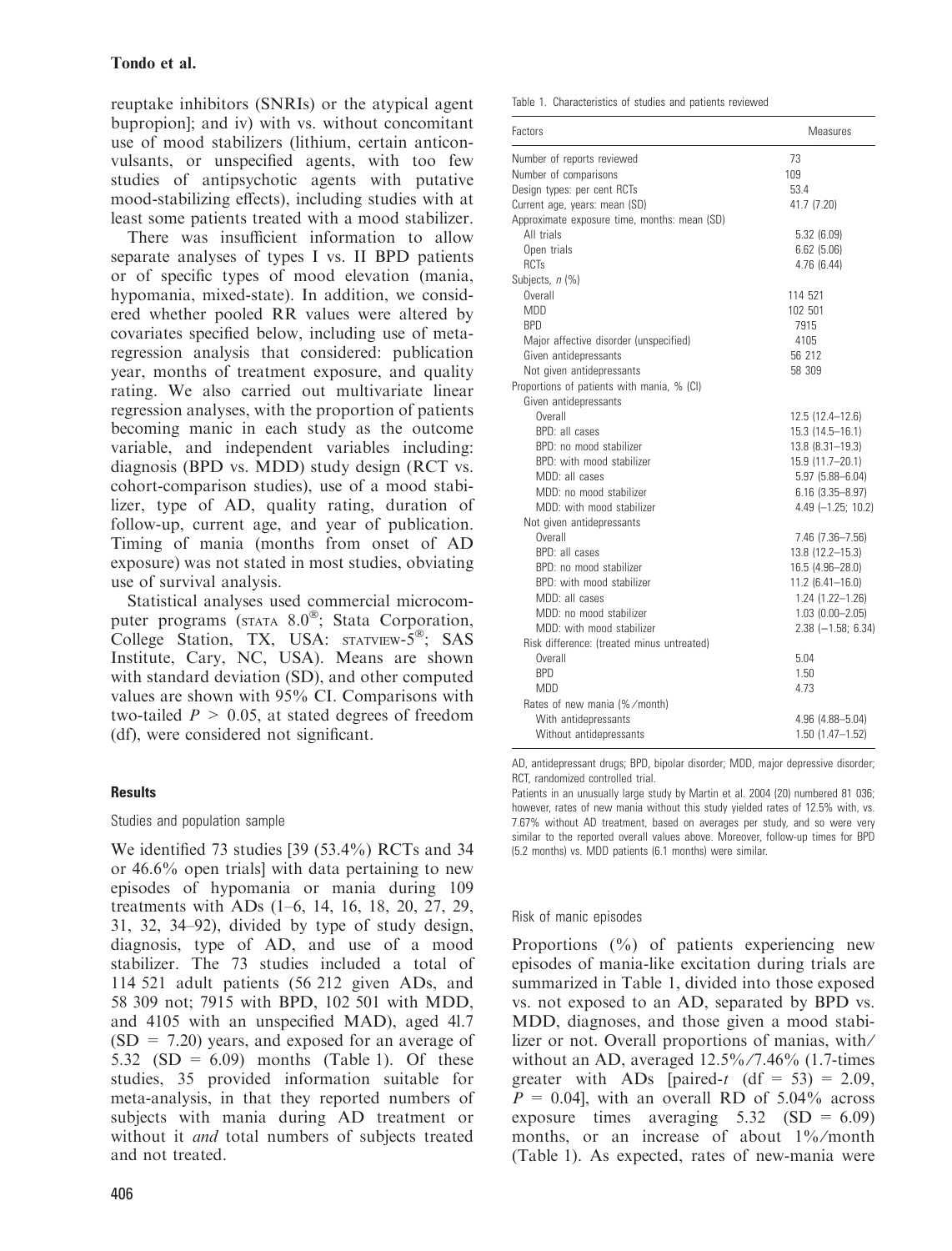much greater among BPD patients [with and without ADs:  $15.3\%$  and  $13.8\%$ ; ratio = 1.1; paired-t  $(df = 26) = 0.20$ ,  $P = 0.84$  than in MDD patients [with/without ADs: 5.97%/ 1.24%; ratio = 4.8; paired-t  $(df = 24) = 4.02$  $P = 0.0005$ , with much greater *relative* increases with ADs among MDD patients. These comparisons indicate greater base- and AD-associated risks among BPD patients, as expected in this maniaprone subgroup, but a remarkable relative increase by nearly five times among MDD patients given an AD. Estimated *rates* (%/month) of mania with vs. without AD treatment were 5.0 vs. 1.5, or 3.3-fold higher with ADs. Among patients diagnosed with BPD vs. MDD, these rates, averaging 6.23  $(SD = 13.6)$  and 4.01  $(SD = 6.86)$ , respectively, did not differ significantly  $[F (df = 40) = 0.46;$  $P = 0.50$ .

#### Risk factors

We tested selected variables for association with risk for mania in a multivariable, linear-regression model (Table 2). Among patients given ADs, rates of new mania were independently and significantly higher (in descending order of significance) among: i) patients with BPD vs. MDD; ii) longer reported average follow-up; iii) younger average current age; and iv) clinical cohorts vs. RCTs. Without ADs, factors associated with mania were: i) diagnosis [BPD  $> \text{MDD (Fig. 1)}$ ]; ii) longer follow-up; and iii) younger age (Table 2). Other factors not associated with risk of mania (with or without ADs) in such multivariate modeling were: year of publication, study design (RCT vs. clinical) and quality rating, type of AD given, and use of a mood stabilizer.

Table 2. Factors associated with percent of patients experiencing mania or hypomania with vs. without antidepressants

| Factors                 | B-Coefficient (95% CI) | t-score | P-value  |
|-------------------------|------------------------|---------|----------|
| With antidepressants    |                        |         |          |
| BPD vs. MDD             | 13.8 (7.78-19.8)       | 4.60    | < 0.0001 |
| Longer follow-up        | $0.68$ $(0.27 - 1.08)$ | 3.35    | 0.001    |
| Younger current age     | $0.49(0.10 - 0.88)$    | 2.51    | 0.015    |
| Open trials vs. RCTs    | $6.16$ $(0.72 - 11.6)$ | 2.26    | 0.027    |
| Without antidepressants |                        |         |          |
| BPD vs. MDD             | 11.2 (4.60-17.8)       | 3.53    | 0.002    |
| Longer follow-up        | $0.46$ $(0.07 - 0.86)$ | 2.42    | 0.025    |
| Younger current age     | $0.35(0.02 - 0.73)$    | 1.95    | 0.065    |

BPD, bipolar disorder; MDD, major depressive disorder; RCT, randomized controlled trial.

Based on multivariate, linear regression modeling. Factors found to be unrelated to the outcome in both groups, included study quality (based on RCT design,  $\geq 50$ subjects in each study-arm, and  $\geq 2$  months of exposure to treatment), year of publication, type of antidepressant given, use of a mood stabilizer; and design (open vs. RCT) without AD treatment.



Fig. 1. Risk  $(\%)$  of mania or hypomania (with SEM) associated with and without antidepressant drug treatment for bipolar disorder ( $n = 29$  studies) and major depressive disorder patients ( $n = 25$  studies).

Mania vs. antidepressant type

Crude proportions  $(\%)$  of patients becoming manic during exposure to particular types of ADs ranked: TCAs > modern agents [mainly SRIs plus a few trials involving an SNRI (duloxetine, venlafaxine) or bupropion] >MAOIs (Table 3). However, TCAs did not differ from modern ADs  $[SRIs + SNRIs + bupropion; (df = 71), F =$ 2.43;  $P = 0.123$ , nor did MAOIs differ significantly from modern ADs:  $[(df = 39)$   $F = 1.57;$   $P =$ 

|  | Table 3. Antidepressant type and risk of mania or hypomania |  |  |  |  |  |  |  |
|--|-------------------------------------------------------------|--|--|--|--|--|--|--|
|--|-------------------------------------------------------------|--|--|--|--|--|--|--|

| Drug type           | Trials | Subjects | Patients with new<br>mania (% CI) |
|---------------------|--------|----------|-----------------------------------|
| Mixed               | 22     | 3878     | 22.1 (21.6-22.5)                  |
| <b>TCAs</b>         | 46     | 10 187   | 12.7 (12.4-12.9)                  |
| <b>SRIs</b>         | 18     | 38 612   | $8.71(8.59 - 8.83)$               |
| <b>SNRIs</b>        | 6      | 1361     | 7.77 (7.22-8.33)                  |
| Bupropion           | 3      | 69       | 7.63 (6.04-9.21)                  |
| <b>MAOI</b>         | 14     | 2179     | 4.58 (4.38-4.77)                  |
| All AD <sub>s</sub> | 111    | 56 212   | 12.5 (12.4-12.6)                  |

AD, antidepressant drugs; MAOI, monoamine oxidase inhibitors; TCA, tricyclic ADs; SRI, serotonin reuptake inhibitors; SNRI, serotonin–norepinephrine reuptake inhibitors.

Statistical comparisons were by paired tests comparing mania risk with vs. without ADs for each AD type. 'Mixed' drugs are not defined in reports, other to note that -ADs were given. For comparison (see Table 1), untreated patients with presumably spontaneous mania were included in 45 trials involving 58 309 subjects, yielding a rate of 7.46% (95% CI: 7.36–7.56) mania or hypomania.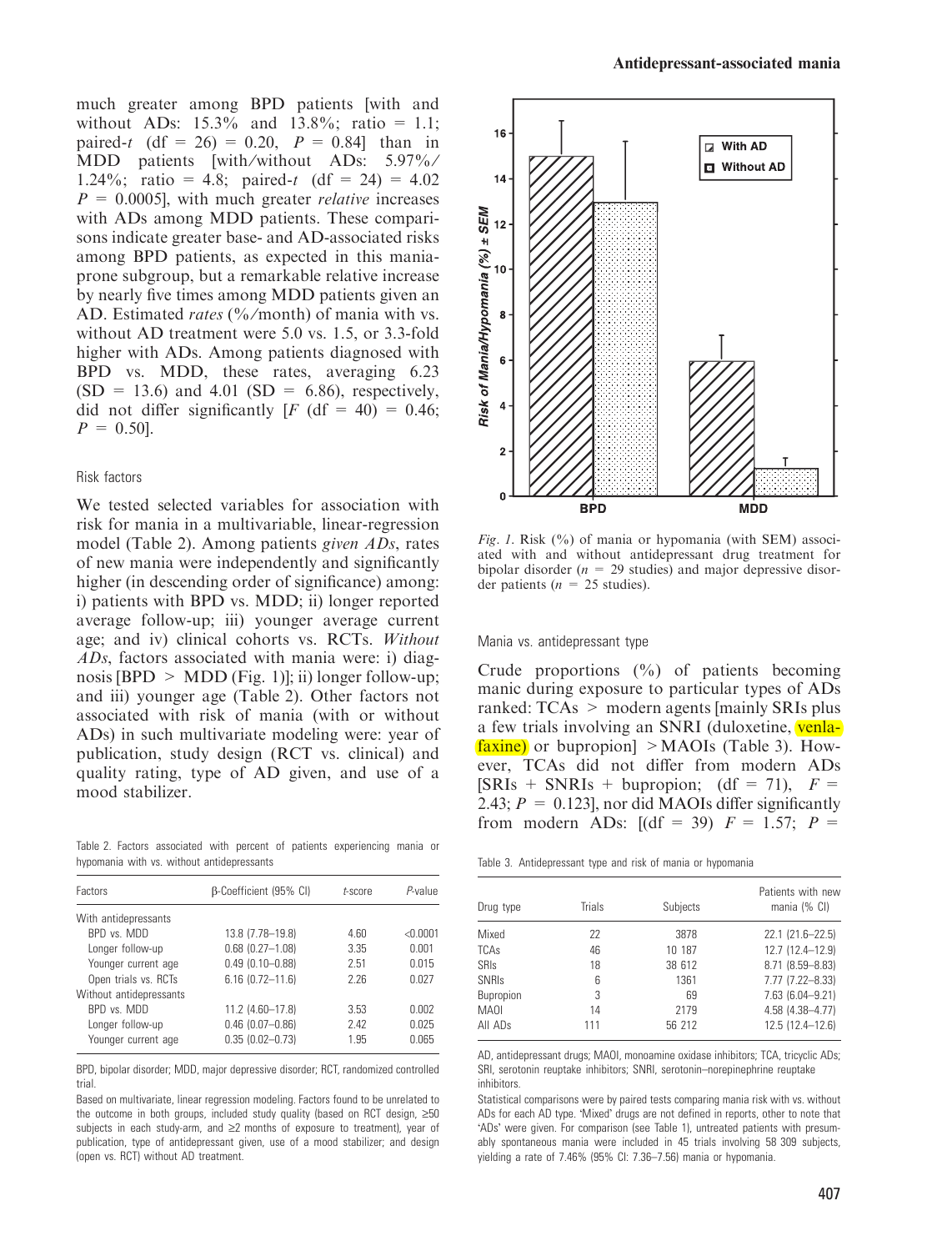0.217], although TCAs were associated with more risk than MAOIs  $[(df = 58)$   $F = 6.38$ ;  $P =$ 0.014].

Meta-analytic modeling of factors associated with mania

Based on random effects meta-analyses, there was a highly significant difference of mania risk with vs. without AD exposure  $(RR = 1.76, P < 0.0001,$ with an estimated NNH of 27 persons; Table 4). Risk assessed with meta-analyses also was associated significantly and similarly with: i) AD treatment in studies involving both RCTs and clinical cohort designs; ii) in MDD but not BPD; iii) with TCAs but not modern ADs or MAOIs (Fig. 2); and iv) with little difference in apparent risk with vs. without mood stabilizers; Table 4).

In patients given ADs, risk with ⁄without a mood stabilizer was: for BPD, 15.9% ⁄ 13.8%; for MDD,  $4.49\%/6.16\%$ ; without an AD, the corresponding pooled ratios of risks were: BPD: 11.2% ⁄ 16.5%, MDD: 2.38%/1.03%, and none of these contrasts with/without a mood stabilizer in diagnostic or treatment subgroups was statistically significant (Table 1). The preceding findings, in contrast to computations of crude risks of mania (Table 3), excluded studies with no mania events with or without AD treatment (notably with MAOI studies,  $5/6$  of which found no cases of new mania), possibly accounting for somewhat different impressions, notably including a lack of important differences in risk with particular types of ADs, based on meta-analyses (Table 4).

Applying an influence or sensitivity analysis to the meta-analytic results (eliminating one study at a time) indicated that only one study appeared to be an outlier; this was an unusually large trial by Martin and colleagues reported in 2004 (20) that involved AD treated vs. untreated MDD patients. Even excluding this study from meta-analytic modeling, the association of AD treatment with risk of mania remained highly significant  $(RR = 1.65, and NNH = 30, P = 0.005).$  In addition, with meta-regression modeling, we found that no factor (trial design, study quality, diagnosis, AD type, mood-stabilizer use, year of publication, or duration of AD exposure) was independently and significantly associated with risk of mania (Table 4).

# **Discussion**

Among mood-disordered subjects overall, we found an increase of risk (RD) of pathological mania like mood elevation with AD exposure of 5.04% (12.5% with, 7.46% without ADs, or 1.68 fold). This risk was much higher among BPD vs. MDD patients, without AD-treatment (13.8%/ 1.24%, or 11.1-fold), as well as with such treatment (15.3 ⁄ 5.97%, or 2.6-fold; Table 1), again as expected. Notably, in addition to the expected and substantial risks of new mania in BPD, some patients initially diagnosed with unipolar MDD also carried a finite risk of mania, hypomania, or mixed states ('mania'), which averaged 5.97% with, and 1.24% without AD exposure (Table 1). Overall, the present findings indicate a gradient of rates of new mania, ranking: BPD with ADs > BPD without  $ADS > MDD$  with  $ADS > MDD$  without ADs (Table 1), in agreement with clinical experience. Diagnosis (BPD vs. MDD) also was a highly significant and independent risk factor for new mania in multivariate modeling (Table 2). For comparison, reported rates of new manias for BPD patients are 15–50%, and among patients diagnosed with MDD, 3–10% (11, 93, 94). However, the relative risk due to AD exposure vs. spontaneous risk in BPD (only 1.11-fold) was far less than in MDD cases (4.81-fold). This conclusion is supported not only in crude estimates (Table 1),

| Measure               | Contrast     | Studies (n) | RR (95%CI)             | Z    | $P$ -value | NNH (95%CI)          |
|-----------------------|--------------|-------------|------------------------|------|------------|----------------------|
| Overall meta-analysis | AD effect    | 48          | $1.76$ $(1.33 - 2.33)$ | 3.94 | < 0.0001   | 27.2 (16.7-75.3)     |
| Trial design          | <b>RCTs</b>  | 30          | $1.43(1.10 - 1.86)$    | 2.66 | < 0.008    | 28.7 (18.2-69.2)     |
|                       | Open trials  | 18          | $1.95(1.37 - 2.78)$    | 3.71 | < 0.0001   | $28.9(13.8-\infty)$  |
| <b>Diagnosis</b>      | <b>BPD</b>   | 25          | $1.13(0.90 - 1.42)$    | 1.08 | 0.282      | 41.7 $(18.5-\infty)$ |
|                       | MDD          | 22          | $3.76$ $(2.77 - 5.09)$ | 8.56 | < 0.0001   | 22.8 (13.2-85.4)     |
| AD type               | <b>MAOIs</b> | 6           | 2.83 (0.79-10.2)       | 1.60 | 0.110      | $31.3(14.6-\infty)$  |
|                       | <b>TCAs</b>  | 30          | $1.93(1.13 - 3.30)$    | 2.41 | 0.016      | $18.5(8.65-\infty)$  |
|                       | $SHs + SNR$  | 9           | 1.70 (0.87-3.32)       | 1.56 | 0.119      | $90.9(16.9-\infty)$  |
| Mood stabilizers      | Without      | 33          | $1.76(1.27 - 2.44)$    | 3.41 | 0.001      | 58.7 (37.9-131)      |
|                       | With         | 15          | $1.73(1.18 - 2.54)$    | 2.81 | 0.005      | 27.2 (15.3-125)      |

Table 4. Summary of results of meta-analyses for proportion of patients with new mania ⁄ hypomania

Data are relative risk (RR) with / without AD treatment, and its 95% confidence interval (CI), and number needed to harm (NNH) estimates based on reciprocals of pooled mean differences in risks with vs. without antidepressant (AD) treatment. Moreover, in separate meta-regression analysis, these factors plus the publication year and months of treatment exposure were not independently associated with occurrence of mania.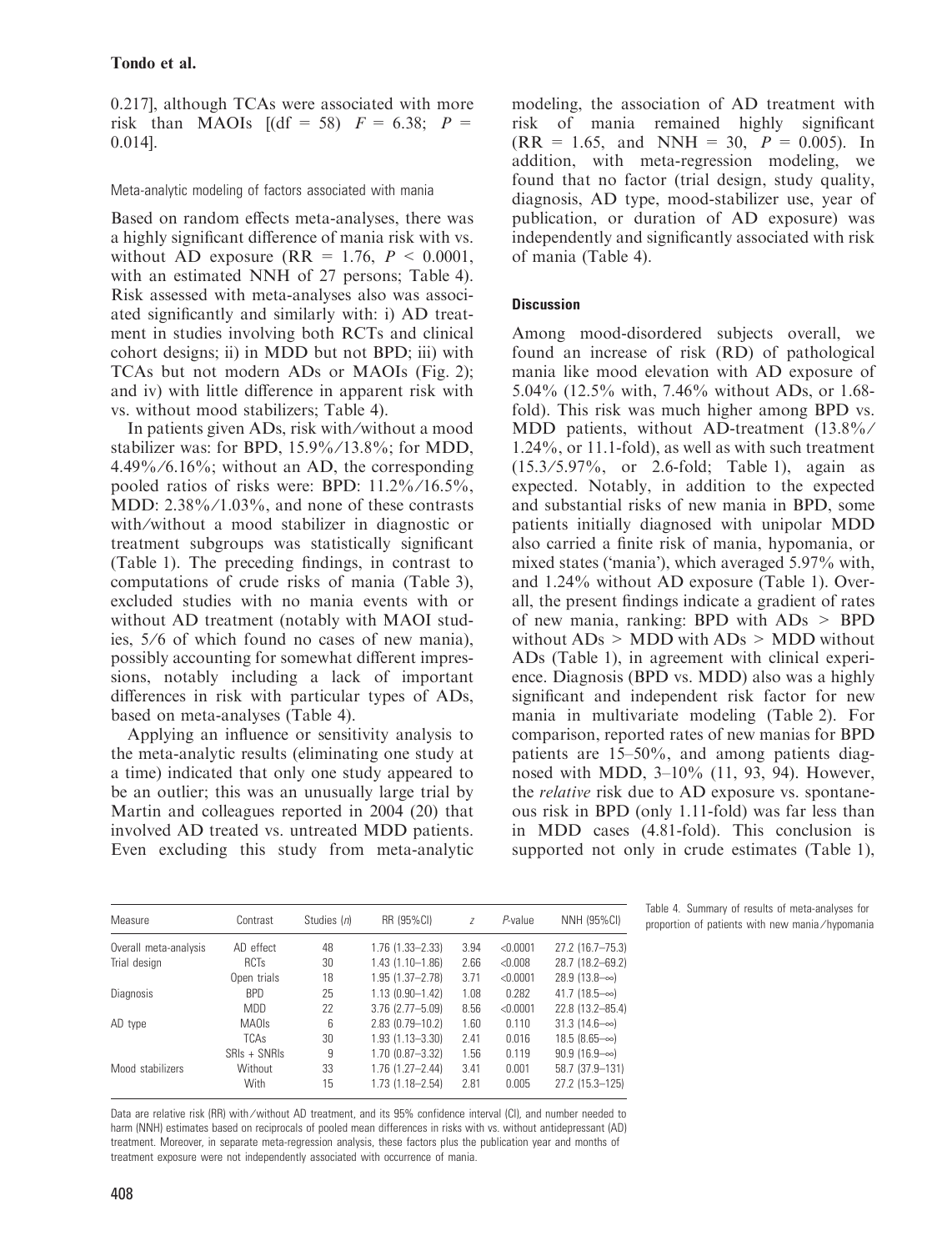

Fig. 2. Forest plots [for individual trials (gray boxes reflecting study size and measurement variance) vs. computed rate ratios (RR) with 95% CI, with pooled RR and CI values (vertical dotted lines and black diamonds)] for a total of 45 trials yielding pooled RR values (with 95% CIs) computed by random effects meta-analyses for three major antidepressant drug groups, with null value of RR = 0.0 (as vertical solid lines) and computed pooled RR in descending order of apparent effect on manifestation of new mania, for: (a) monoamine oxidase inhibitors [MAOIs, six trials; pooled RR = 2.83 (CI: 0.79–10.2);  $z = 1.60$ ,  $P = 0.110$ ], (b) tricyclic antidepressants [TCAs, 30 trials; pooled RR = 1.92 (CI: 1.13–3.30);  $z = 2.41$ ,  $P = 0.016$ ), and (c) serotonin-reuptake inhibitors [SRIs, nine trials; pooled RR = 1.70 (CI: 0.87–3.32);  $z = 1.56$ ,  $P = 0.12$ ], indicating that TCAs alone, were probably riskier than SRIs, but with overlapping CIs. In addition, we estimated number needed to harm [NNH as reciprocals of random effects metaanalyses of risk differences (RD), as: (a) MAOIs: NNH =  $31.3$  (CI: 14.6–infinity); (b) TCAs: NNH =  $18.5$  (CI:  $8.65$ –infinity)]; (c) SRIs: NNH = 90.9 (CI: 17.0–infinity); these results suggest that MAOIs and TCAs may carry indistinguishable risks, and when results from RCTs of these first generation antidepressants pooled, NNH = 21.7 (CI: 10.3–infinity), a value that is 5.4-times lower (greater risk) with older agents than with modern SRIs, whose NNH = 117 (CI: 15.7–infinity). Note that many of these results are marginally or not statistically significant, and only 4/45 studies considered showed significantly higher risk with ADs. References to studies cited are provided in parentheses (some studies included more than one treatment condition).

but also by meta-analysis (the relative increase in mania with ADs in BPD/MDD was  $1.13/3.76$ ), and was statistically significant only among the MDD patients (Table 4). This seemingly paradoxical outcome reflects the relatively high rate of spontaneous mania among BPD patients that was little increased (by only 1.13%) during AD exposures averaging 5 months.

The surprisingly high *relative* increase of new mania-like states associated with AD treatment among MDD patients (ratio of drug-associated vs. spontaneous risk) raises several possibilities. AD treatment itself may induce a manic, hypomanic, or mixed state in some patients previously considered to have MDD (14, 15, 95), with a relatively large

gain in risk of nearly five-fold among MDD treated vs. not treated with ADs (Table 1). This interpretation is further supported by the low rate (1.0–2.3%) of spontaneous states of abnormal excitation among MDD patients without AD treatment (96, 97), again reflecting clinical experience. However, induction of mania in MDD patients may indicate current limitations to differentially diagnosing BPD vs. MDD, and uncertainties about how to classify presumed MDD patients who later become manic, especially only with exposure to ADs. Patients considered to have MDD, but who become pathologically excited when exposed to an AD, sometimes are considered 'misdiagnosed BPD' patients. Others (sometimes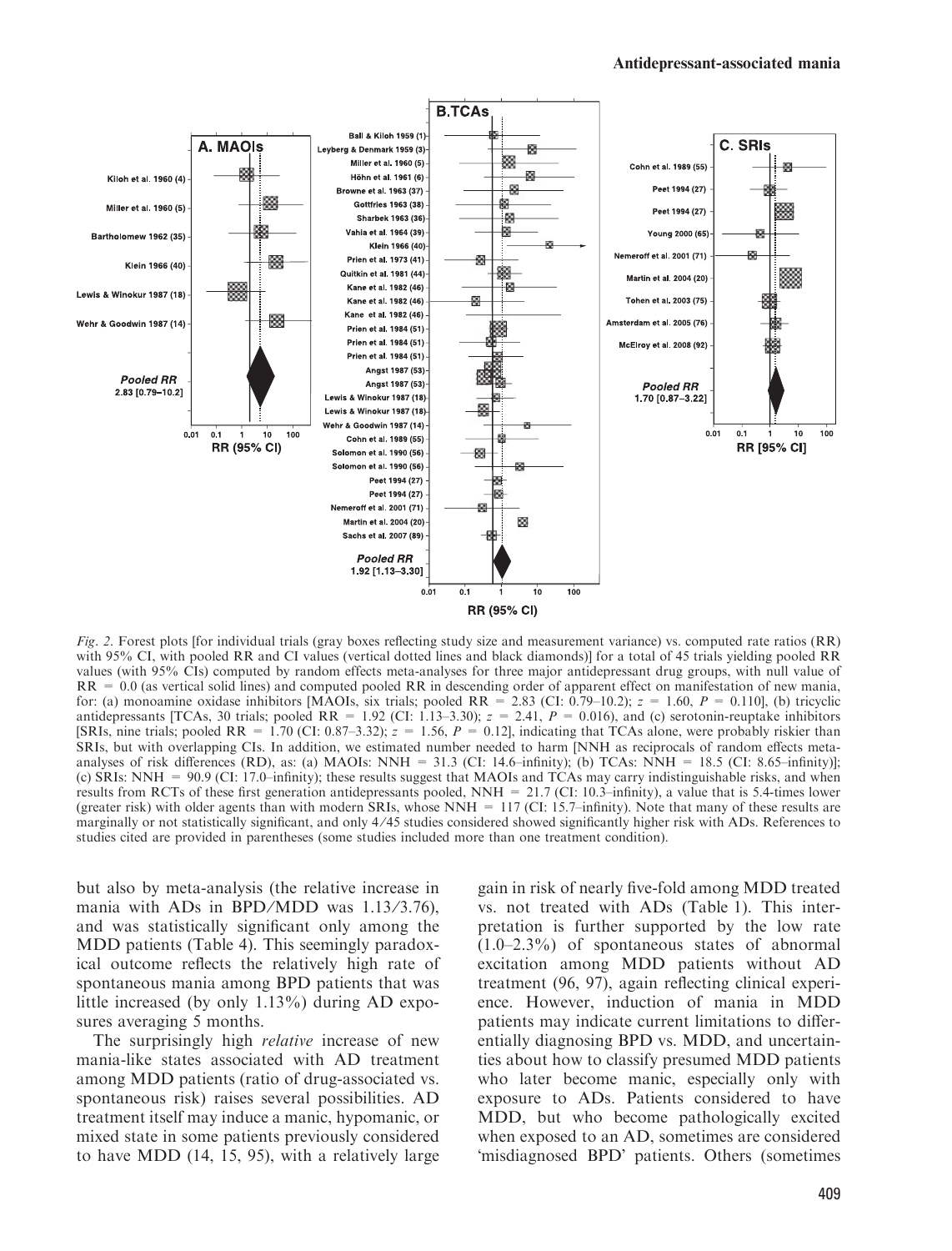considered 'type-III' BPD (98), or as 'BPD not otherwise specified' in DSM-IV) may truly be cases of MDD, vulnerable to transient, pharmacologically induced excitement during AD treatment without evidence of spontaneous mania or hypomania. Yet another hypothetical possibility is that AD treatment itself may induce BPD in formerly MDD patients (14, 15, 93). Differentiating among these possibilities can be facilitated by following such patients clinically after mood elevation in association with AD treatment. Many who later develop spontaneous mania, hypomania, or mixed states would be considered as falling within a proposed 'BP spectrum' (95–97, 99–101). Aside from the uncertain significance of mania associated with AD treatment, the research literature on this topic is large, complex, and leaves unanswered questions, including medico-legal uncertainties pertaining to harm associated with unexpected, drug-associated mania, all of which encouraged the current review.

In accordance with current clinical opinions, TCA treatment was more likely to be associated with manic or other excited states than modern ADs, mainly represented by SRIs (12, 68, 89). This difference confirms findings from a previous, smaller meta-analytic study of effects of ADs in BPD patients only (10) and from a recent review of RCTs in bipolar depression (102). The present review indicated minor differences in risk among modern ADs as a group, including SRIs and very few studies of SNRIs or of the atypical agent bupropion (Table 3). There are insufficient numbers of trials involving specific ADs to support meta-analyses comparing risks between AD types. However, like the TCAs, venlafaxine, especially when given at high doses, has a reputation for producing more mania than other modern ADs (28, 72). The present data pertaining to this agent or duloxetine, another SNRI, showed no difference in rates of new manias with the other modern ADs but were too limited to support separate metaanalytic comparisons.

Risk factors associated with newly emerging mania, aside from diagnosis and treatment, included currently younger age, at least among BPD patients (Table 2). We also found that study design was significantly associated with risk of mania, in that clinical cohort trials yielded higher risks of new manic episodes than RCTs. This observation may reflect the relatively brief AD exposures in most RCTs (4.76 vs. 6.62 months in RCTs vs. open trials; Table 1), exclusion of obviously mania-prone subjects entering RCTs involving risk of being given an AD, and the lack of blinded treatment in the cohort studies, that may risk inflating estimates of new mania. Even the observed average exposure of 5.3 months may be insufficient to capture episodes of emerging, especially spontaneous, mania and too brief to document cycle acceleration (100), but too long to exclude spontaneous mania. That is, new mania arising during a relatively brief RCT may be particularly indicative of a causal association with AD treatment. Instead, prolonged observation, with or without AD treatment, probably increases chances of observing spontaneous mania that may confound estimates of risks associated with AD treatment. Longer follow-up was associated with greater risk of mania in AD-treated patients in a study from the Stanley Bipolar Treatment Network, with nearly twice-higher rates of mania or hypomania when follow-up involved a year vs. only 10 weeks, but that study could not distinguish spontaneous from AD-induced mania (101). In addition, Angst and his colleagues reported that risk of new episodes of mania, or conversion from diagnoses of unipolar MDD to BPD rose continuously at about  $1\frac{9}{6}$ /year for 50 years, during prolonged follow-up (96).

Surprisingly, mood stabilizers did not have an appreciable mania-limiting effect in the studies reviewed, with or without co-treatment with an AD (Table 1). Moreover, in a multivariate regression analysis, with or without ADs, mood-stabilizing treatment was not specifically associated with decreased risk of mania (Table 2). These unexpected observations may be confounded by bias toward giving mood stabilizers to known cases of BPD or generally sicker patients with higher rates of spontaneous or AD-induced mania, and by short average observation times (5 months of AD exposure) that may limit potentially beneficial, long-term effects of mood stabilizers. The lack of clear evidence of reduced risk of mania when ADs were given to BPD patients treated with a mood stabilizer, as found in this analysis accords with some recent controlled studies (10, 72, 88, 91, 103, 104), but not others, especially when lithium was used (30, 66, 102, 105). Interpretation of effects of combining mood stabilizers and ADs for BPD patients should also considered that a need for adjunctive AD treatment, itself, may reflect lack of effectiveness of prophylaxis with a mood stabilizer alone. Whatever its interpretation, our findings concerning mood-stabilizer co-treatment with an AD does *not* support the prevalent clinical impression that these drugs effectively limit risk of mania, at least among type I BPD patients, including many who are exposed to ADs (12, 103, 106, 107). In addition, evidence from animal studies indicates that mood stabilizers do not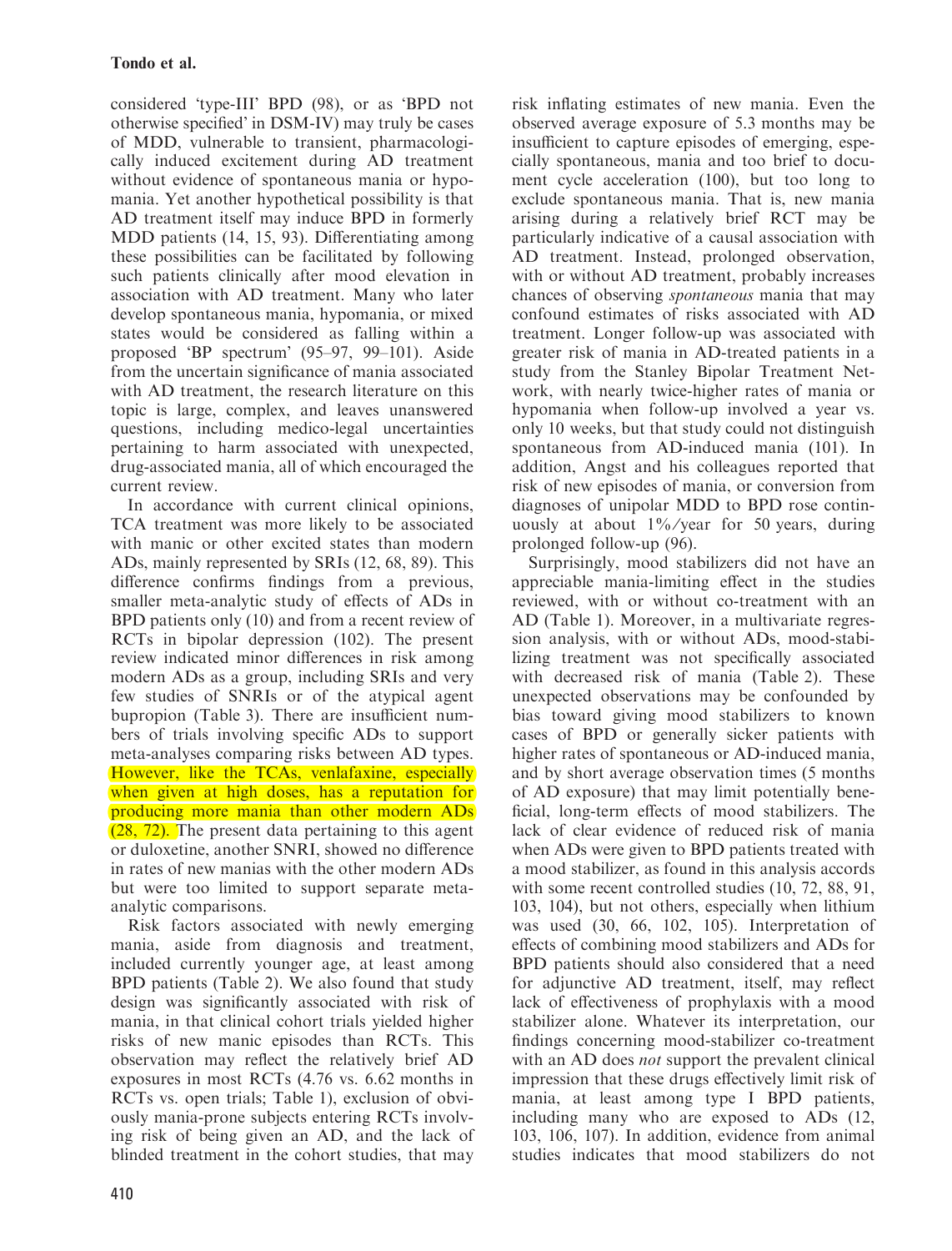In conclusion, in this extensive review, risk of mania or hypomania in MAD patients exposed to ADs ('switch' risk) averaged 12% overall. Despite uncertainties about interpretation of new episodes of mania or hypomania during AD treatment, we support the practice of treatment with a mood stabilizer when an AD is prescribed for BPD patients as clinically prudent, pending further study.

#### Acknowledgements

This study was supported in part by awards from NARSAD and the Centro Bini Private Donors Mood Research Fund (LT), by grants from the Bruce J. Anderson Foundation and by the McLean Private Donors Neuropsychopharmacology & Bipolar Disorder Research Fund (RJB). The authors thank Roy Perlis, M.D. of Massachusetts General Hospital and Nassir Ghaemi, M.D. of Tufts University School of Medicine for valuable advice, and Christian Teter, Pharm.D., and Aimée Mertz, pre-Pharm.D. of the Bouvé College of Health Sciences, Northeastern University and McLean Hospital for bibliographic advice and assistance.

#### Declaration of interest

Dr Tondo has collaborated in investigator-initiated research with Janssen and Eli Lilly. Dr Vázquez is a consultant with AstraZeneca, Glaxo-SmithKline, and Eli Lilly Corporations. Dr Baldessarini has been a consultant or research collaborator with: AstraZeneca, Auritec, Biotrofix, Janssen, JDS-Noven, Lilly, Luitpold, NeuroHealing, Novartis, Pfizer, and SK-BioPharmaceutical Corporations. No author is a member of pharmaceutical speakers' bureaus, nor do they or any family member hold equity positions in biomedical or pharmaceutical corporations.

#### References

- 1. Ball JR, Kiloh LG. Controlled trial of imipramine in treatment of depressive states. Br Med J 1959;2:1052– 1055.
- 2. Keup W, Apolito A, Olinger L, Schwartz M, Yachnes E. Inpatient treatment of depressive states with tofranil (imipramine hydrochloride). Am J Psychiatry 1959; 116:257–258.
- 3. Leyberg JT, Denmark JC. The treatment of depressive states with imipramine hydrochloride (Tofranil). J Ment Sci 1959;105:1123–1126.
- 4. Kiloh LG, Child JP, Latner G. A controlled trial of iproniazid in the treatment of endogenous depression. J Ment Sci 1960;106:1139–1144.
- 5. Miller A, Baker EF, Lewis D, Jones A. Imipramine, a clinical evaluation in a variety of settings. Can Psychiatr Assoc J 1960;5:150–160.
- 6. Höhn R, Gross GM, Gross M, LASAGNA L. A doubleblind comparison of placebo and imipramine in the treatment of depressed patients in a state hospital. J Psychiatr Res 1961;1:76–91.
- 7. MÖLLER HJ, GRUNZE H. Have some guidelines for the treatment of acute bipolar depression gone too far in the restriction of antidepressants? Eur Arch Psychiatry Clin Neurosci 2000;250:57–68.
- 8. Angst J, Gamma A. A new bipolar spectrum concept: a brief review. Bipolar Disord 2002;4:11–14.
- 9. GHAEMI SN, Hsu DJ, SOLDANI F, GOODWIN FK. Antidepressants in bipolar disorder: the case for caution. Bipolar Disord 2003;5:421–433.
- 10. Gijsman HJ, Geddes JR, Rendell JM, Nolen WA, Goodwin GM. Antidepressants for bipolar depression: a systematic review of randomized, controlled trials. Am J Psychiatry 2004;161:1537–1547.
- 11. Visser HM, van der Mast RC. Bipolar disorder, antidepressants and induction of hypomania or mania: systemtic review. World J Biol Psychiatry 2005;6:231–241.
- 12. Goodwin GM, Anderson I, Arango C et al. ECNP consensus meeting. Bipolar depression. Nice, March 2007. Eur Neuropsychopharmacol 2008;18:535–549.
- 13. Angst J. Do antidepressant drugs include hypomania ⁄ mania? Proceedings of the Annual Congress of the Italian Society of Psychopathology (SOPSI), Rome, Italy, February, 2008.
- 14. Wehr TA, Goodwin FK. Can antidepressants cause mania and worsen the course of affective illness? Am J Psychiatry 1987;144:1403–1411.
- 15. Kukopulos A, Reginaldi D, Laddomada P, Floris G, Serra G, Tonpo L. Course of the manic-depressive cycle and changes caused by treatment. Pharmakopsychiatr Neuropsychopharmakol 1980;13:156–167.
- 16. Ghaemi SN, Rosenquist KJ, Ko JY, Baldessano CF, Kontos NJ, Baldesssarini RJ. Antidepressant treatment in bipolar vs. unipolar depression. Am J Psychiatry 2004;161:163– 165.
- 17. Goodwin FK, Jamison KR, eds. Manic-depressive illness, 2nd edn. New York: Oxford University Press, 2007:751– 756.
- 18. Lewis JL, Winokur G. The induction of mania: a natural history with controls. Psychopharmacol Bull 1987;23:74– 78.
- 19. McElroy SL, Kotwal R, Kaneria R, Keck PE Jr. Antidepressants and suicidal behavior in bipolar disorder. Bipolar Disord 2006;8:596–617.
- 20. Martin A, Young C, Leckman JF et al. Age effects on antidepressant-induced manic conversion. Arch Pediatr Adolesc Med 2004;158:773–780.
- 21. Baldessarini RJ, Faedda GL, Hennen J. Risk of mania with serotonin reuptake inhibitors vs. tricyclic antidepressants in children, adolescents and young adults. Arch Pediatr Adolesc Med 2005;159:298–299.
- 22. Koukopoulos A, Koukopoulos AE. Agitated depression as a mixed state and the problem of melancholia. Psychiatr Clin North Am 1999;22:547–564.
- 23. BOTTLENDER R, SATO T, KLEINDIENST N, STRAUSS A, MÖLLER HJ. Mixed depressive features predict maniform switch during treatment of depression in bipolar I disorder. J Affect Disord 2004;78:149–155.
- 24. Lewis DA, Nasrallah HA. Mania associated with electroconvulsive therapy. J Clin Psychiatry 1986;47:366–367.
- 25. Akiskal HS, Djenderedjian AM, Rosenthal RH, Khani MK. Cyclothymic disorder: validating criteria for inclusion in the bipolar affective group. Am J Psychiatry 1977; 134:1227–1233.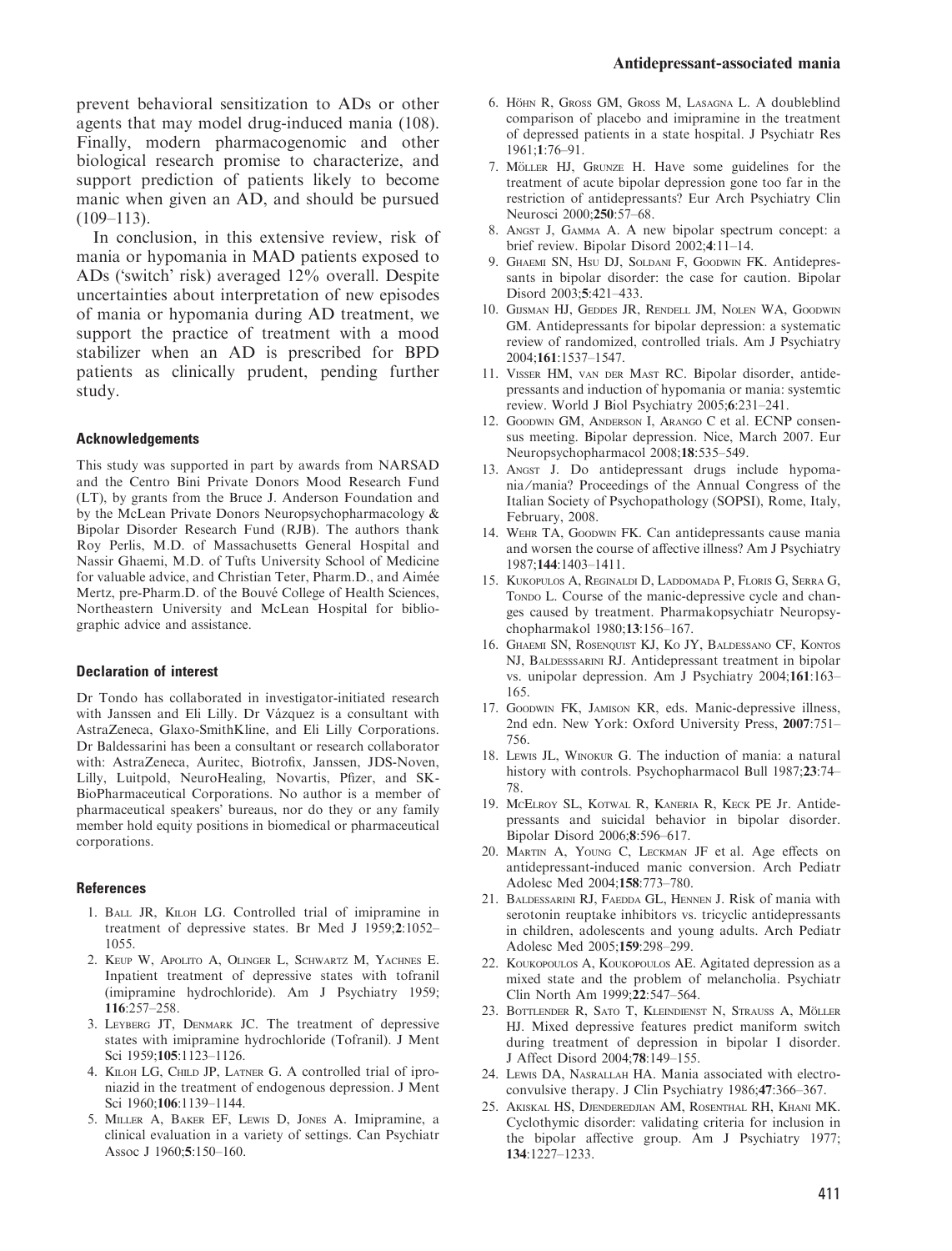- 26. Kukopulos A, Reginaldi D, Laddomada P, Floris G, Serra G, TONDO L. Rapid cyclers, temperament, and antidepressants. Compr Psychiatry 1983;24:249–258.
- 27. Peet M. Induction of mania with selective serotonin reuptake inhibitors and tricyclic antidepressants. Br J Psychiatry 1994;164:549–550.
- 28. Stoll AL, Mayer PV, Kolbrener M et al. Antidepressantassociated mania: a controlled comparison with spontaneous mania. Am J Psychiatry 1994;15:1642–1645.
- 29. SACHS GS, LAFER B, STOLL AL et al. A double-blind trial of bupropion versus desipramine for bipolar depression. J Clin Psychiatry 1994;55:391–393.
- 30. Leverich GS, Altshuler LL, Frye MA et al. Risk of switch in mood polarity to hypomania or mania in patients with bipolar depression during acute and continuation trials of venlafaxine, sertraline, and bupropion as adjuncts to mood stabilizers. Am J Psychiatry 2006; 163:232–239.
- 31. Akiskal HS, Hantouche EG, Allilaire JF et al. Validating antidepressant-associated hypomania (bipolar III): a systematic comparison with spontaneous hypomania (bipolar II). J Affect Disord 2003;3:65–74.
- 32. Serretti A, Artioli P, Zanardi R, Rossini D. Clinical features of antidepressant associated manic and hypomanic switches in bipolar disorder. Prog Neuropsychopharmacol Biol Psychiatry 2003;27:751–757.
- 33. DERSIMONIAN R, LAIRD NM. Meta-analysis in clinical trials. Control Clin Trials 1986;7:177–188.
- 34. Rees L, Davies B. A controlled trial of phenelzine (''Nardil'') in the treatment of severe depressive illness. J Ment Sci 1961;107:560–566.
- 35. Bartholomew AA. An evaluation of tranylcypromine (''Parnate'') in the treatment of depression. Med J Aust 1962;49:655–662.
- 36. SHARBEK A. Trial of amitriptyline in chronic depression. Dis Nerv Syst 1963;24:115–119.
- 37. Browne MW, Kreeger LC, Kazamias NG. A clinical trial of amitriptyline in depressive patients. Br J Psychiatry 1963;109:692–694.
- 38. GOTTFRIES CG. Clinical trial with the monoamido oxidase inhibitor tranylcypromine of a psychiatric clientele. Acta Psychiatr Scand 1963;39:463–472.
- 39. Vahia NS, Bagadia VCN, Doongaji DR. Value of some antidepressants. Hospital Reports by the Medical and Professional Staff of the Jamsetji Jijibhai Hosp Grant Med Coll 1964;9:199–203.
- 40. KLEIN DF. Chlorpromazine-procyclidine combination, imipramine and placebo in depressive disorders. Can Psychiatr Assoc J 1966;11(Suppl.):146–149.
- 41. PRIEN RF, KLETT CJ, CAFFEY EM. Lithium carbonate and imipramine in prevention of affective episodes. A comparison in recurrent affective illness. Arch Gen Psychiatry 1973;29:420–425.
- 42. Bunney WE Jr. Psychopharmacology of the switch process in affective illness. In: LIPTON M, DIMASCIO A, KILLAM K, eds. Psychopharmacology: a generation of progress. New York: Raven Press, 1978:1249–1259.
- 43. Van Scheyen JD, van Kammen DP. Clomipramine-induced mania in unipolar depression. Arch Gen Psychiatry 1979;36:560–565.
- 44. Quitkin FM, Kane J, Rifkin A, Ramos-Lorenzi JR, Nayak DV. Prophylactic lithium carbonate with and without imipramine for bipolar 1 patients. A double-blind study. Arch Gen Psychiatry 1981;38:902–907.
- 45. Tondo L, Laddomada P, Serra G, Minnai G, Kukopulos A. Rapid cyclers and antidepressants. Int Pharmacopsychiatry 1981;16:119–123.
- 46. Kane JM, Quitkin FM, Rifkin A, Ramos-Lorenzi JR, Nayak DD, Howard A. Lithium carbonate and imipramine in the prophylaxis of unipolar and bipolar II illness: a prospective, placebo-controlled comparison. Arch Gen Psychiatry 1982;39:1065–1069.
- 47. Jann MW, Bitar AH, Rao A. Lithium prophylaxis of tricyclic-antidepressant-induced mania in bipolar patients. Am J Psychiatry 1982;139:683–684.
- 48. Himmelhoch JM, Fuchs CZ, Symons BJ. A double-blind study of tranylcypromine treatment of major anergic depression. J Nerv Ment Dis 1982;170:628–634.
- 49. De Wilde JE, Doogan DP. Fluvoxamine and chlorimipramine in endogenous depression. J Affect Disord 1982; 4:249–259.
- 50. Nasrallah HA, Lyskowski J, Schroedere D. TCA-induced mania: differences between switchers and nonswitchers. Biol Psychiatry 1982;17:271–274.
- 51. Prien RF, Kupfer DJ, Mansky PA et al. Drug therapy in the prevention of recurrences in unipolar and bipolar affective disorders. Report of the NIMH Collaborative Study Group comparing lithium carbonate, imipramine, and a lithium carbonate-imipramine combination. Arch Gen Psychiatry 1984;41:1096–1104.
- 52. Casacchia M, Carolei A, Barba C et al. A placebocontrolled study of the antidepressant activity of moclobemide, a new MAO-A inhibitor. Pharmacopsychiatry 1984;17:122–125.
- 53. Angst J. Switch from depression to mania, or from mania to depression: role of psychotropic drugs. Psychopharmacol Bull 1987;23:66–67.
- 54. Kupfer DJ, Carpenter LL, Frank E. Possible role of antidepressants in precipitating mania and hypomania in recurrent depression. Am J Psychiatry 1988;145:804– 808.
- 55. Cohn JB, Collins G, Ashbrook E, Wernicke JF. A comparison of fluoxetine imipramine and placebo in patients with bipolar depressive disorder. Int Clin Psychopharmacol 1989;4:313–322.
- 56. Solomon RL, Rich CL, Darko DF. Antidepressant treatment and the occurrence of mania in bipolar patients admitted for depression. J Affect Disord 1990;18:253– 257.
- 57. Johnstone EC, Owens DG, Lambert MT, Crow TJ, Frith CD, Done DJ. Combination tricyclic antidepressant and lithium maintenance medication in unipolar and bipolar depressed patients. J Affect Disord 1990;20:225–233.
- 58. Himmelhoch JM, Thase ME, Mallinger AG, Houck P. Tranylcypromine vs imipramine in anergic bipolar depression. Am J Psychiatry 1991;148:910–916.
- 59. Thase ME, Mallinger AG, McKnight D, Himmelhoch JM. Treatment of imipramine-resistant recurrent depression, IV: A double-blind crossover study of tranylcypromine for anergic bipolar depression. Am J Psychiatry 1992; 149:195–198.
- 60. Bocchetta A, Bernardi F, Burrai C, Pedditzi M, Del Zompo M. A double-blind study of L-sulpiride versus amitriptyline in lithium-maintained bipolar depressives. Acta Psychiatr Scand 1993;88:434–439.
- 61. Altshuler LL, Post RM, Leverich GS, Mikalauskas K, Rosoff K. Antidepressant-induced mania and cycle acceleration: a controversy revisited. Am J Psychiatry 1995; 152:1130–1138.
- 62. HowLAND RH. Induction of mania with serotonin reuptake inhibitors. J Clin Psychopharmacol 1996;16:425–427.
- 63. Amsterdam J. Efficacy and safety of venlafaxine in the treatment of bipolar II major depressive episode. J Clin Psychopharmacol 1998;18:414–417.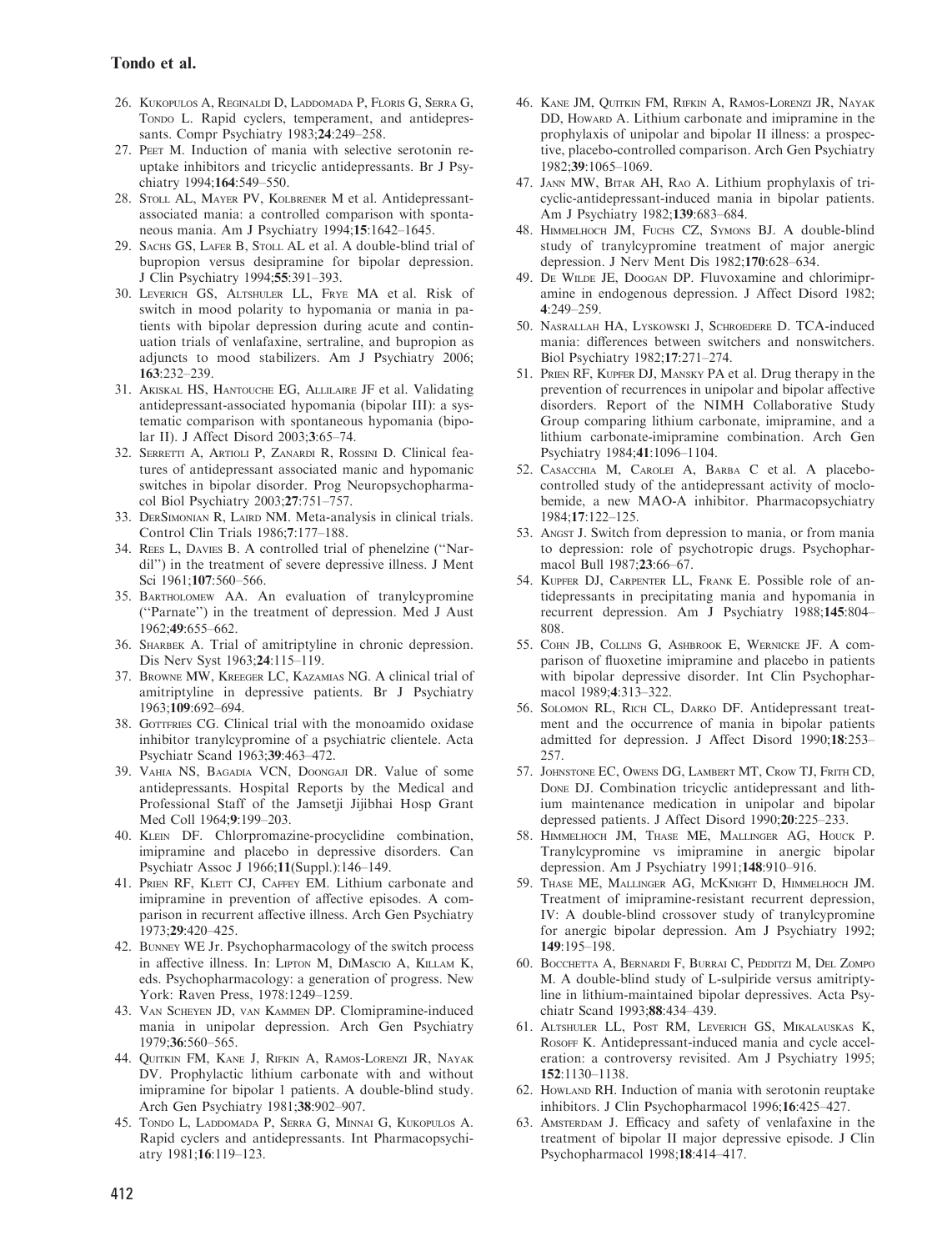- 64. Grossman F, Potter WZ, Brown EA, Maislin G. A doubleblind study comparing idazoxan and bupropion in bipolar depressed patients. J Affect Disord 1999;56:237–243.
- 65. Young LT, Joffe RT, Robb JC, MacQueen GM, Marriott M, PATELLS-SIOTIS I. Double-blind comparison of addition of a second mood stabilizer versus an antidepressant to an initial mood stabilizer for treatment of patients with bipolar depression. Am J Psychiatry 2000;157:124–126.
- 66. BOTTLENDER R, RUDOLF D, STRAUß A, MÖLLER HJ. Moodstabilizers reduce the risk of developing antidepressantinduced maniform states in acute treatment of bipolar I depressed patients. J Affect Disord 2001;63:79–83.
- 67. Kupfer DJ, Chengappa KN, Gelenberg AJ et al. Citalopram as adjunctive therapy in bipolar depression. J Clin Psychiatry 2001;62:985–990.
- 68. Silverstone T. Moclobemide vs. imipramine in bipolar depression: a multicentre double-blind clinical trial. Acta Psychiatr Scand 2001;104:104–109.
- 69. Henry C, Sorbara F, Lacoste J, Gindre C, Leboyer M. Antidepressant-induced mania in bipolar patients: identification of risk factors. J Clin Psychiatry 2001;62:249–255.
- 70. Altshuler L, Kiriakos L, Calcagno J et al. The impact of antidepressant discontinuation versus antidepressant continuation on 1-year risk for relapse of bipolar depression: a retrospective chart review. J Clin Psychiatry 2001;62:612–616.
- 71. Nemeroff CB, Evans DL, Gyulai L et al. Double-blind, placebo-controlled comparison of imipramine and paroxetine in the treatment of bipolar depression. Am J Psychiatry 2001;158:906–912.
- 72. VIETA E, MARTINEZ-ARÁN A, GOIKOLEA JM et al. A randomized trial comparing paroxetine and venlafaxine in the treatment of bipolar depressed patients taking mood stabilizers. J Clin Psychiatry 2002;63:508–512.
- 73. GOLDBERG JF, WHITESIDE JE. The association between substance abuse and antidepressant-induced mania in bipolar disorder: a preliminary study. J Clin Psychiatry 2002; 63:791–795.
- 74. Altshuler L, Suppes T, Black DO et al. Impact of antidepressant discontinuation after acute bipolar depression remission on rates of depressive relapse at 1-year followup. Am J Psychiatry 2003;160:1252–1262.
- 75. Tohen M, Vieta E, Calabrese J et al. Efficacy of olanzapine and olanzapine-fluoxetine combination in the treatment of bipolar I depression. Arch Gen Psychiatry 2003; 60:1079–1088.
- 76. Amsterdam JD, Shults J. Fluoxetine monotherapy of bipolar type II and bipolar NOS major depression: a double-blind, placebo-substitution, continuation study. Int Clin Psychopharmacol 2005;20:257–264.
- 77. Ghaemi SN, Goodwin FK. Antidepressants for bipolar depression. Am J Psychiatry 2005;162:1545–1547.
- 78. Joffe RT, MacQueen GM, Marriott M, Young LT. Oneyear outcome with antidepressant-treatment of bipolar depression. Acta Psychiatr Scand 2005;112:105–109.
- 79. Kupka RW, Luckenbaugh DA, Post RM et al. Comparison of rapid-cycling and non-rapid-cycling bipolar disorder based on prospective mood ratings in 539 outpatients. Am J Psychiatry 2005;162:1273–1280.
- 80. DUNNER DL, D'SOUZA DN, KAJDASZ DK, DETKE MJ, RUSSELL JM. Is treatment-associated hypomania rare with duloxetine: secondary analysis of controlled trials in nonbipolar depression. J Affect Disord 2005;87:115–119.
- 81. SCHAFFER A, ZUKER P, LEVITT A. Randomized, double-blind pilot trial comparing lamotrigine versus citalopram for the treatment of bipolar depression. J Affect Disord 2006; 96:95–99.
- 82. WADA K, SASAKI T, JITSUKI H et al. Manic/hypomanic switch during acute antidepressant treatment for unipolar depression. J Clin Psychopharmacol 2006;26:512–515.
- 83. Fonseca M, Soares JC, Hatch JP, Santin AP, Kapczinski F. Open trial of adjunctive escitalopram in bipolar depression. J Clin Psychiatry 2006;67:81–86.
- 84. Mundo E, Cattaneo E, Russo M, Altamura AC. Clinical variables related to antidepressant-induced mania in bipolar disorder. J Affect Disord 2006;92:227–230.
- 85. Perlis RH, Ostacher MJ, Patel JK et al. Predictors of recurrence in bipolar disorder: primary outcomes from the Systematic Treatment Enhancement Program for Bipolar Disorder (STEP-BD). Am J Psychiatry 2006; 163:217–224.
- 86. Koukopoulos A, Sani G, Koukopoulos AE, Albert MJ, Girardi P, Tatarelli R. Endogenous and exogenous cyclicity and temperament in bipolar disorder: review, new data and hypotheses. J Affect Disord 2006;96:165– 175.
- 87. Post RM, Altshuler LL, Leverich GS et al. Mood switch in bipolar depression: comparison of adjunctive venlafaxine, bupropion and sertraline. Br J Psychiatry 2006;189:124– 131.
- 88. Truman CJ, Goldberg JF, Ghaemi SN et al. Self-reported history of manic/hypomanic switch associated with antidepressant use: data from the Systematic Treatment Enhancement Program for Bipolar Disorder (STEP-BD). J Clin Psychiatry 2007;68:1472–1479.
- 89. Sachs GS, Nierenberg AA, Calabrese JR et al. Effectiveness of adjunctive antidepressant treatment for bipolar depression. N Engl J Med 2007;356:1711–1722.
- 90. CARLSON GA, FINCH SJ, FOCHTMANN LJ et al. Antidepressantassociated switches from depression to mania in severe bipolar disorder. Bipolar Disord 2007;9:851–859.
- 91. AMSTERDAM JD, SHULTS J. Comparison of short-term venlafaxine versus lithium monotherapy for bipolar II major depressive episode. J Clin Psychopharmacol 2008;28:171– 181.
- 92. McElroy S, Olausson B, Chang W, et al. A double-blind, placebo-controlled study with acute and continuation phase of quetiapine in adults with bipolar depression (EMBOLDEN II). Proc 3rd Biennial Conference of the International Society for Bipolar Disorders. Delhi, India, Jan 27–28, 2008.
- 93. GOLDBERG JF, TRUMAN CJ. Antidepressant-induced mania: an overview of current controversies. Bipolar Disord 2003;5:407–420.
- 94. BENVENUTI A, RUCCI P, MINIATI M et al. Treatment-emergent mania ⁄ hypomania in unipolar patients. Bipolar Disord 2008;10:726–732.
- 95. Akiskal HS, Akiskal KK, Lancrenon S et al. Validating the bipolar spectrum in the French National EPIDEP Study: overview of the phenomenology and relative prevalence of its clinical prototypes. J Affect Disord 2006;96:197–205.
- 96. Angst J, Sellaro R, Stassen HH, Gamma A. Diagnostic conversion from depression to bipolar disorders: results of a long-term prospective study of hospital admissions. J Affect Disord 2005;84:149–157.
- 97. Akiskal HS, Maser JD, Zeller P et al. Switching from "unipolar" to bipolar II: 11-year prospective study of clinical and temperamental predictors in 559 patients. Arch Gen Psychiatry 1995;52:114–123.
- 98. Klerman GL. The spectrum of mania. Compr Psychiatry 1981;22:11–20.
- 99. Akiskal HS, Pinto O. The evolving bipolar spectrum: prototypes I, II, III, IV. Psychiatr Clin North Am 1999;22:517–534.